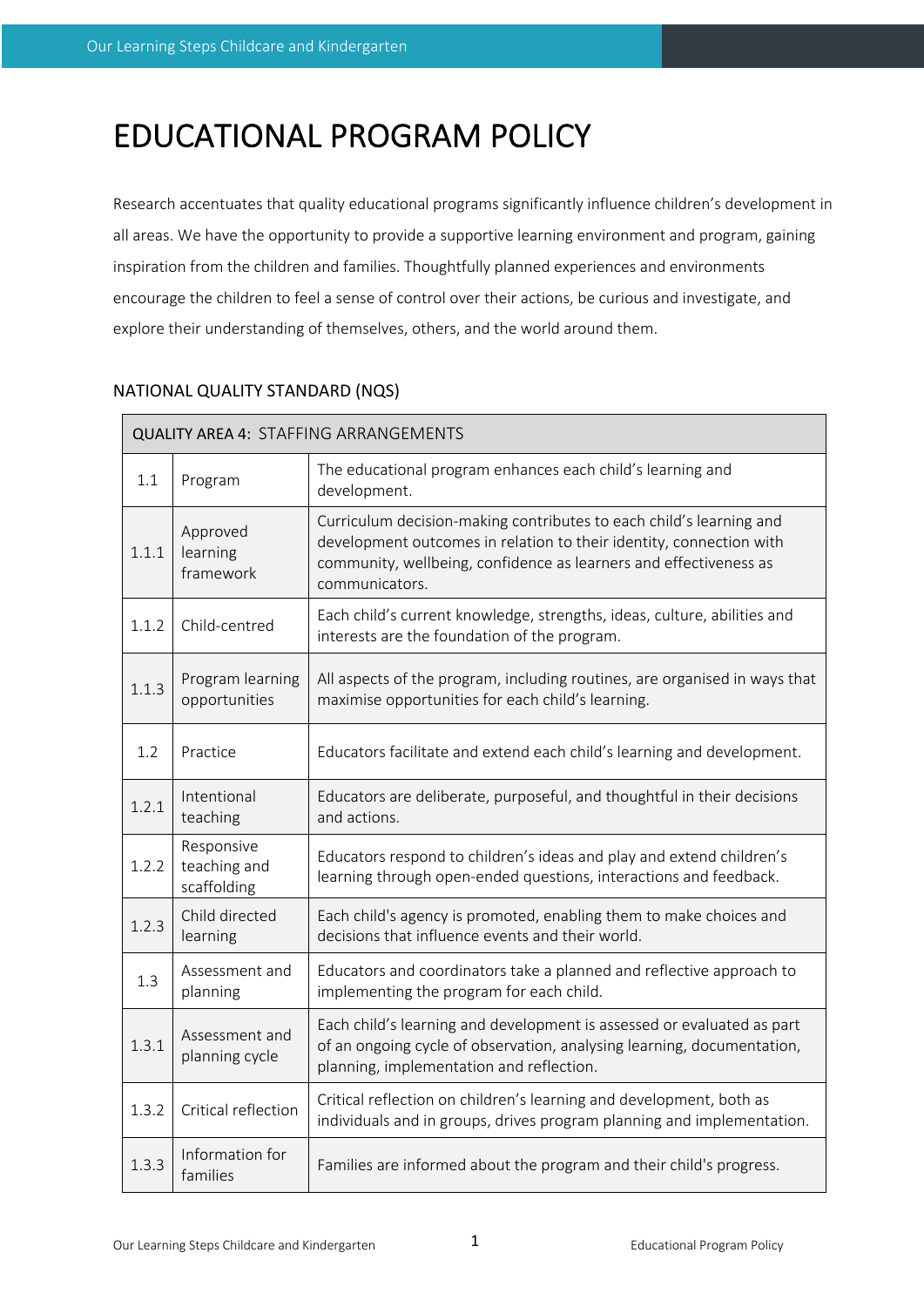| EDUCATION AND CARE SERVICES NATIONAL REGULATIONS |                                                                                     |  |  |  |
|--------------------------------------------------|-------------------------------------------------------------------------------------|--|--|--|
| 73                                               | Educational programs                                                                |  |  |  |
| 74                                               | Documenting of child assessments or evaluations for delivery of educational program |  |  |  |
| 75                                               | Information about educational program to be kept available                          |  |  |  |
| 76                                               | Information about educational program to be given to parents                        |  |  |  |
| 168                                              | Education and care service must have policies and procedures                        |  |  |  |
| 254                                              | Declared approved learning frameworks                                               |  |  |  |

#### RELATED POLICIES

### PURPOSE

We aim to enhance children's learning and development through the pedagogical practices of educators in a positive learning environment through which the five learning outcomes from Early Years Learning Framework are supported and promoted. Educators will gather and interpret information about children as individuals to inform the preparation of the environment, and implement experiences that are engaging and meaningful, supporting children's holistic development.

## SCOPE

This policy applies to children, families, staff, and management of the Service.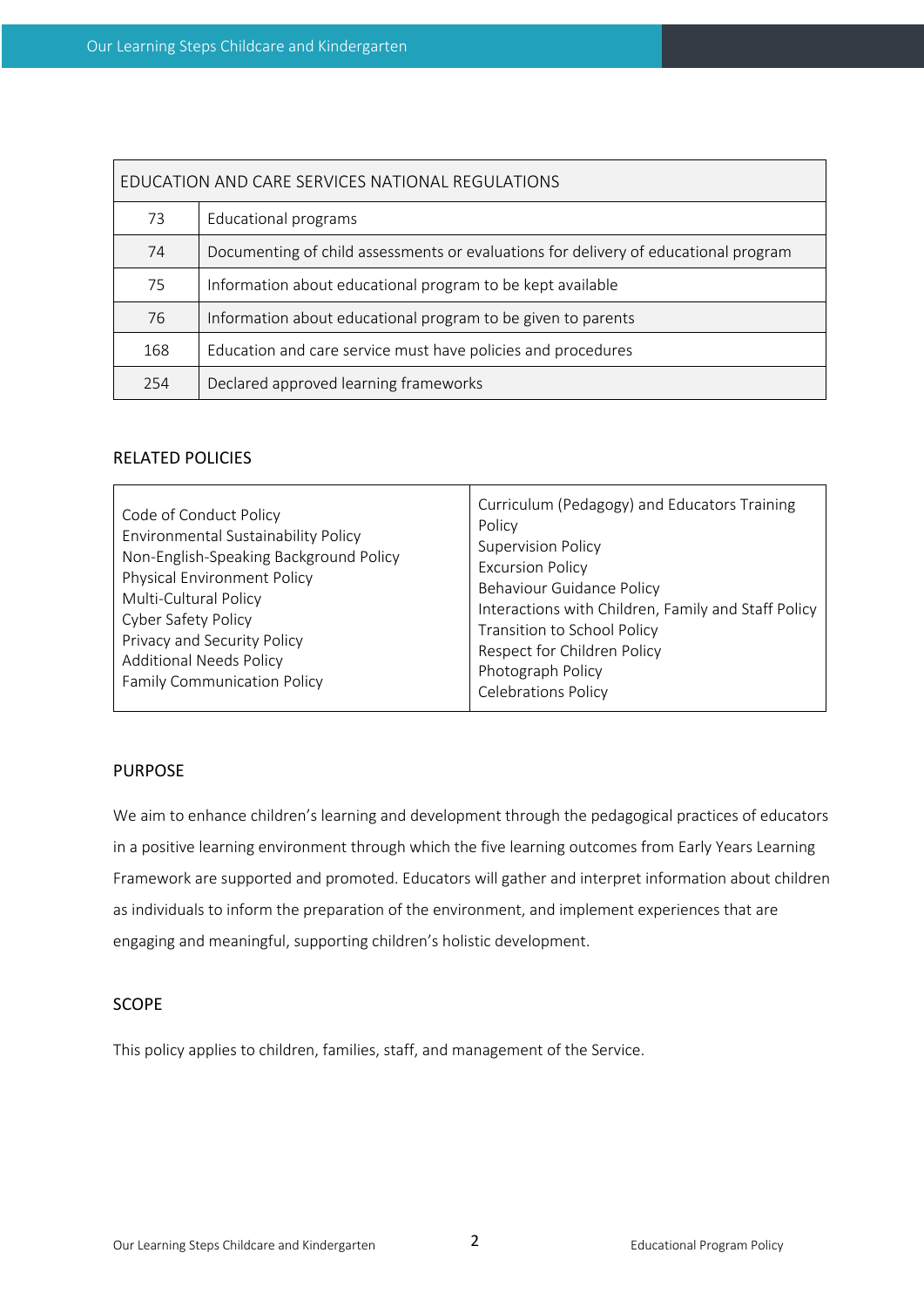#### IMPLEMENTATION

Under the National Law and National Regulations, approved services are required to base their educational program on an approved learning framework. The program should focus on addressing the developmental needs, interests, and previous experiences of each child, while considering the individual differences of each child.

There are two nationally approved learning frameworks in New South Wales, Queensland, Northern Territory, Tasmania, South Australia and the Australian Capital Territory which outline practices that support and promote children's learning:

- Belonging, Being and Becoming: The Early Years Learning Framework for Australia- Early Years Learning Framework (EYLF): https://www.education.gov.au/early-years-learning-framework-0
- My Time, Our Place: Framework for School Age Care in Australia (MTOP): https://www.education.gov.au/my-time-our-place

There are also two approved learning frameworks specific to Victoria and Western Australia:

- Victoria: the Victorian Early Years Learning and Development Framework
- Western Australia: The Curriculum Framework for Kindergarten to Year 12 Education in Western Australia.

### Our service is committed to the Early Years Learning Framework (EYLF).

The approved learning frameworks included principles, practices and learning outcomes that guide educational leaders and educators in their curriculum decision making, and assist them in planning, delivering and evaluating quality programs in early childhood settings.

In compliance with the Early Years Learning Framework and regulations, the program will contribute to the following outcomes for each child:

- The child will have a strong sense of identity,
- The child will be connected with and contribute to his or her world,
- The child will have a strong sense of wellbeing,
- The child will be a confident and involved learner, and
- The child will be an effective communicator.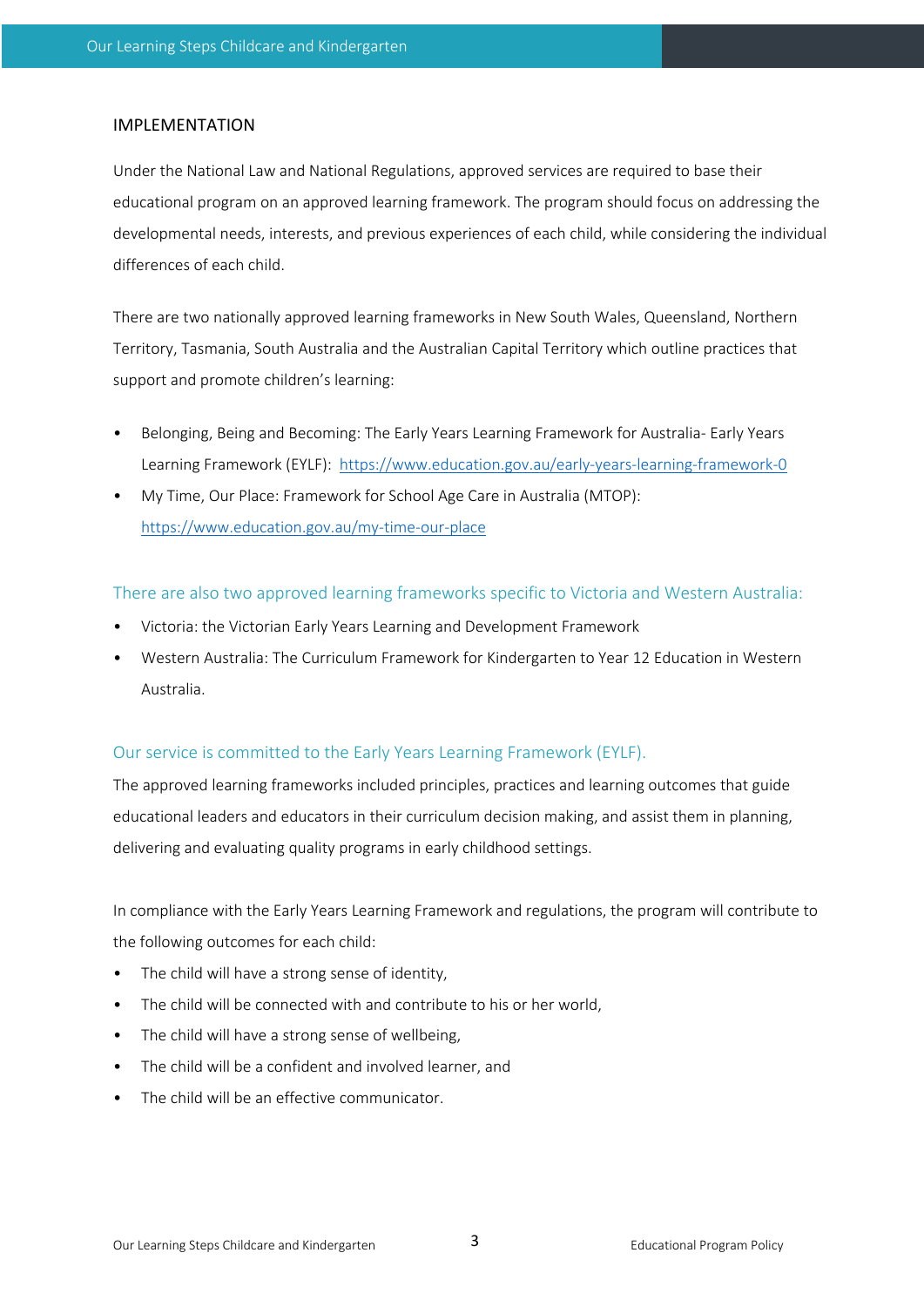Our Service also supports the Early Years Learning Framework through the following:

- Each child's learning will be based on their interests and strengths and guided by educators.
- Educators must work in collaboration with families to provide relevant learning experiences for each child, based on their interests and family experiences.
- Every child will be equally valued. Their achievements and learning will be celebrated.
- Educators will observe and record the strengths and learning of each child.
- Educators will work closely with children and families to produce ideas for the curriculum.
- Learning Outcomes will be linked to the curriculum during and after each child's learning has occurred.
- The curriculum will be constructed based on the children's interests, educators extending children's interests, spontaneous experiences, and family contribution.
- Where appropriate, the service will liaise with external agencies and support persons to best educate and care for children with additional needs.
- Each child's play and learning experiences will be used to build and develop each child's individual Learning Stories, Portfolio and Observations demonstrating strengths and development.
- The curriculum will be evaluated and reflected upon continuously by educators.

# Management / A Nominated Supervisor / Responsible Person Will:

- Ensure that a suitable program based on an approved learning framework is delivered to all children.
- Ensure all Educators work as a team in preparing and/or implementing the curriculum which adheres to the service philosophy.
- Ensure modifications are made in the environment for children with special needs. Management will make appropriate, professional referrals where necessary with family permission.
- Ensure a conscious balance between indoor and outdoor experiences is planned for with large blocks of unstructured time for uninterrupted child-initiated play.
- Promote children's physical activity by supporting the development of their gross motor skills and fostering the emergence and refinement of fundamental movement skills through a range of intentionally planned and spontaneous active play learning experiences.
- Support families through positive, respectful and reciprocal relationships through regular communication.
- Ensure the educational program is displayed in a place that is accessible to parents and families.
- Ensure a copy of the program is available at all times.

# Educators Will: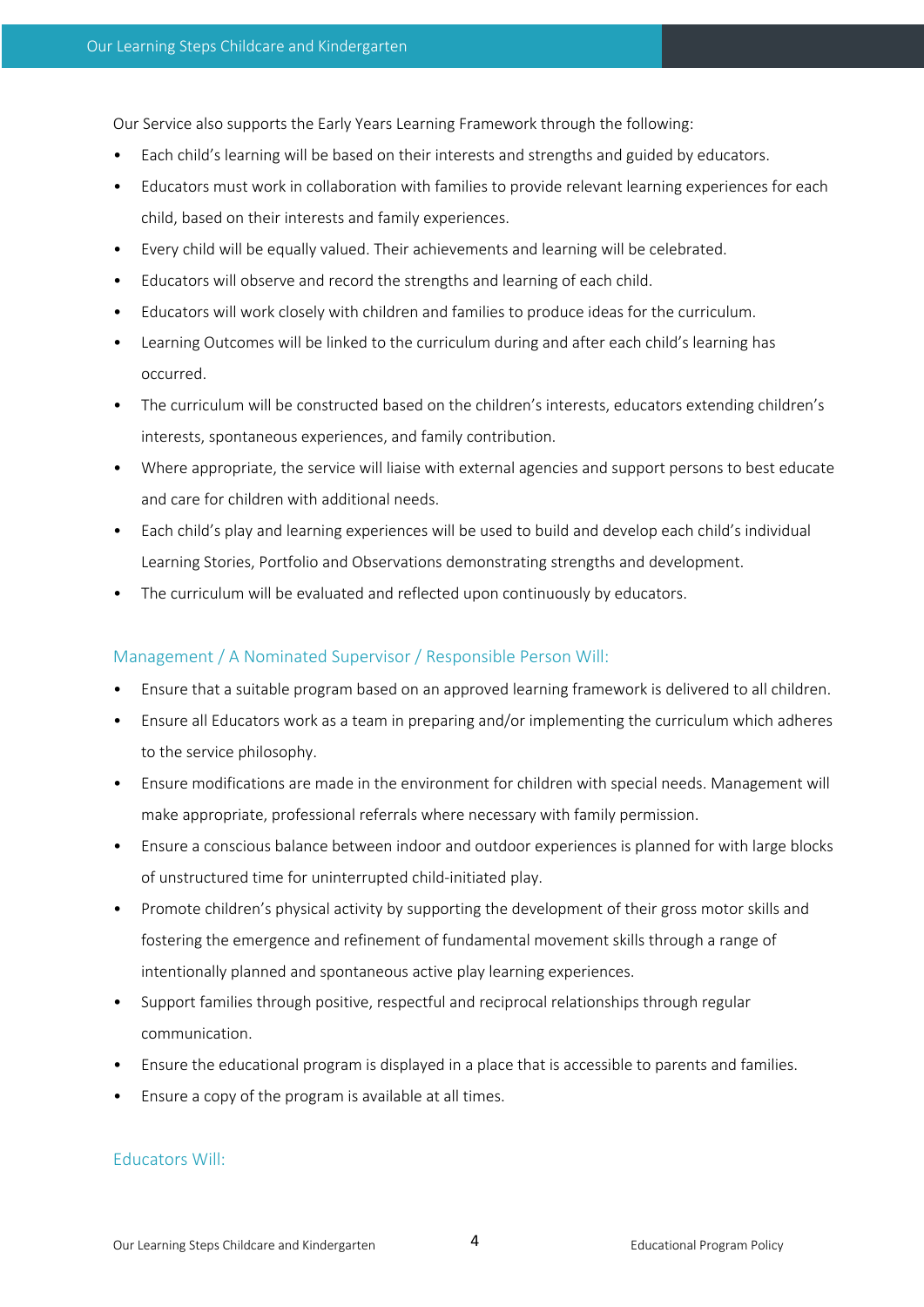- Implement an ongoing cycle of planning, documenting, and evaluating children's learning which will underpin the educational program and involves educators in critically thinking about what is achievable and why.
- Document children's experiences and their responses to the environment making children's learning visible to educators and families and promoting shared learning and collaboration.
- Provide experiences that include both structured and unstructured learning times catering for children's individual needs and interests and are age appropriate.
- Ensure materials and equipment reflect the cultural diversity and family values that exists in our society.
- Respond to children's ideas and play and use intentional teaching to scaffold and extend each child's learning.
- Provide experiences that actively promote and initiate the investigation of ideas, complex concepts and thinking, reasoning and hypothesising.
- Provide experiences that support and develop all developmental areas and curriculum areas including music, maths, and science.
- Plan and implement the intentional teaching of Fundamental Movement Skills (FMS) to support the physical development of children of all ages.
- Gather information from families upon enrolment regarding the child's needs, interests, and family backgrounds. This information is treated as confidential and allows Educators to provide experiences that interest and extend children's current development. We feel that it is important to develop a partnership between parents and Educators to ensure that consistency between home and the Service occurs and that the best possible care and education is provided.
- Ensure information about the child's participation in the program is available for families.
- Ensure families receive a copy of children's learning progress.
- Encourage communication with families about physical activity, gross motor, and fundamental movements skills development.
- Explore ideas and theories using imagination and creative play.
- Allow large blocks of uninterrupted time to allow children to develop their ideas and play.
- Use the learning outcomes to guide planning for children's learning.
- Intentionally scaffold children's understanding and learning.
- Provide children with ongoing encouragement and positive reinforcement.
- Provide opportunities for children to be active and engaged daily through a balance of planned and spontaneous experiences within the indoor and outdoor environment.
- Make use of spontaneous 'teachable moments' to extend children's learning.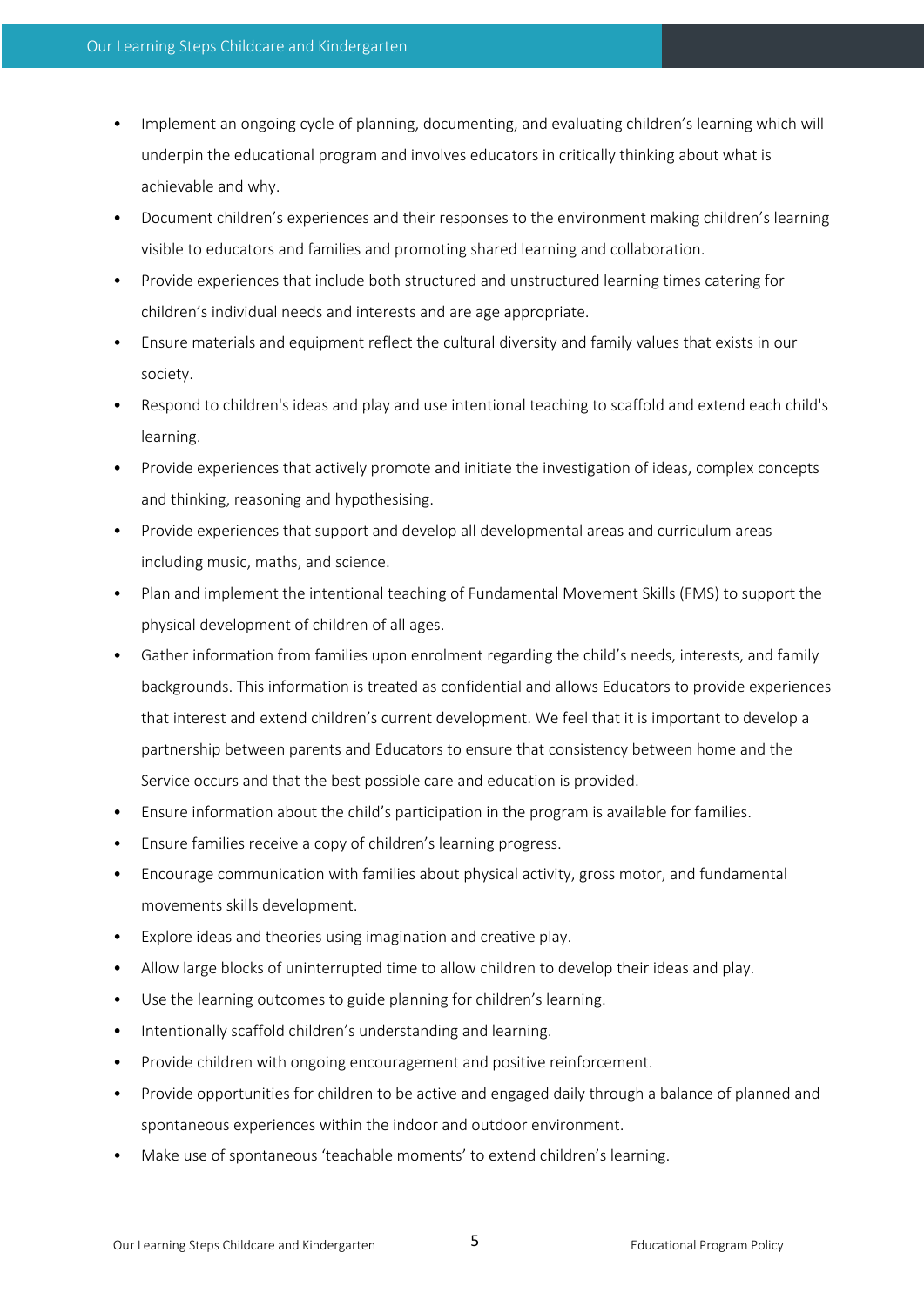- Respond to children's displays of learning dispositions by commenting on them and providing encouragement and additional ideas.
- View children as active participants and decision makers, working with each child's unique qualities and abilities.
- Further extend critical thinking skills through provocations.
- Plan realistic curriculum goals for children based on observation and assessment of individual needs and interests.
- Seek opportunities within the routine for spontaneous play and experiences.
- Ensure that all children's experiences are recognised and valued with equitable access to resources and opportunities to demonstrate their learning.
- Use a variety of methods to assist reflection on children's experiences, thinking, and learning.
- Ensure critical reflection clearly exams all aspects of events and experiences from different perspectives, identifying children's learning, spontaneous play, teaching strategies, and changes that may be needed in the environment.
- Assisting children to develop daily habits, understanding, and skills that support health and wellbeing.

### Our Service aims to promote children's participation in physical activity by:

- Fostering children's Fundamental Movement Skills (FMS) including, running, galloping, hopping, jumping, leaping, side-sliding, skipping, overarm throwing, catching, striking a stationary ball, kicking, underarm throwing and stationary dribbling through role modelling skills.
- Providing active play experiences that encourage children to explore, be creative, and challenge their development.
- Providing space, time, and resources for children to revisit and practice FMS and engage in active play.
- Providing opportunities for Educators to attend professional development to enhance their skills and knowledge about the importance of physical activity for children.
- Providing positive instruction, role modelling, and advice to children as they develop and improve their FMS.
- Working in collaboration with families and professionals to provide active experiences that are inclusive of all children.

T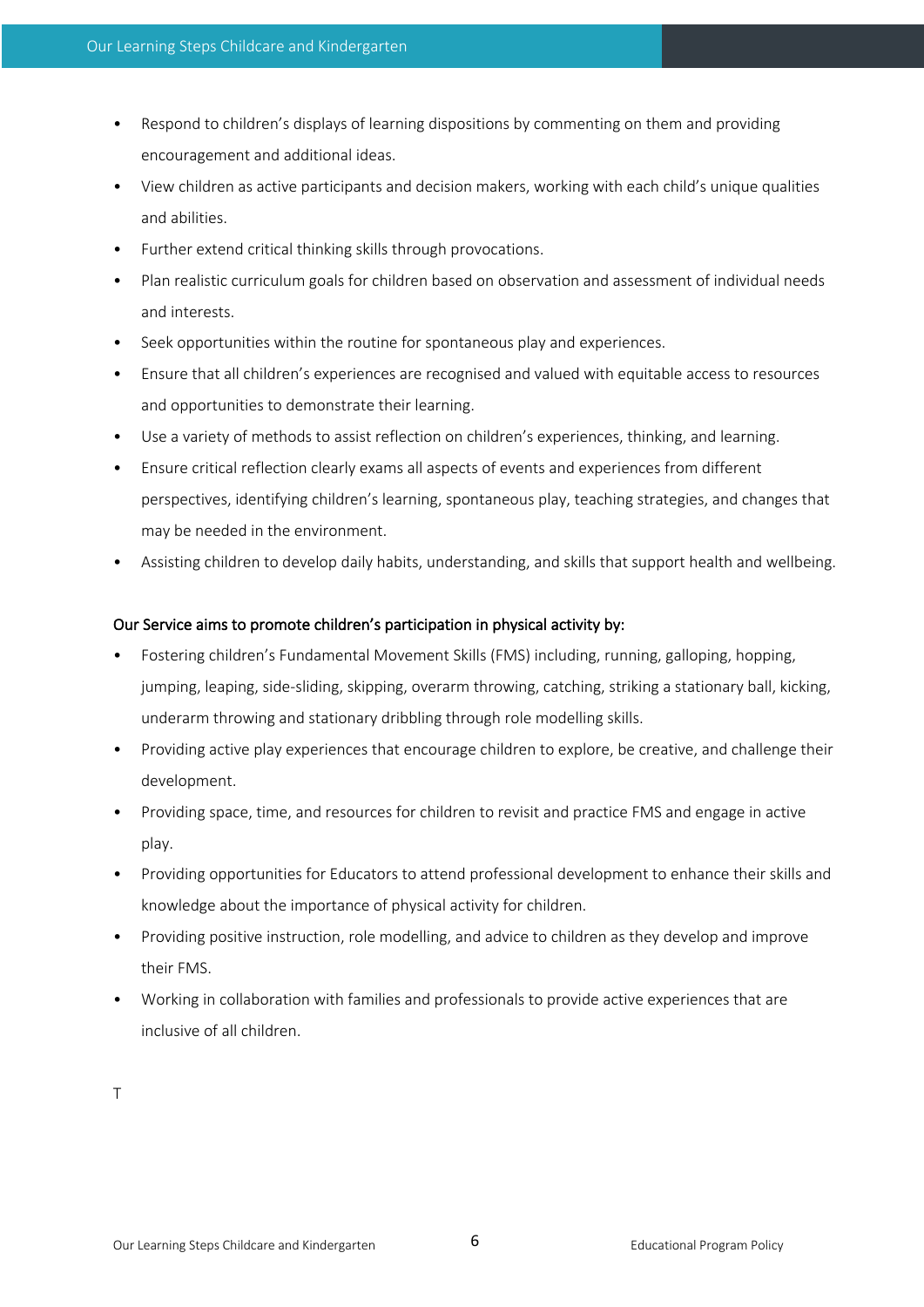he program will provide a variety of developmentally appropriate experiences and materials that are selected to achieve the following goals:

- Foster a positive self-concept.
- Develop and support social skills.
- Develop and support children's cognitive skills such as the ability to think, reason, question, and experiment.
- Develop and support language development.
- Enhance physical development and skills.
- Support sound health, safety, personal hygiene, and nutritional practices.
- Support creative expression.
- Supports respect for cultural diversity of staff and children.
- Supports respect for gender diversity.

## JURISDICTION SPECIFICATIONS:

# VICTORIA (VIC)

• Victoria: the Victorian Early Years Learning and Development Framework